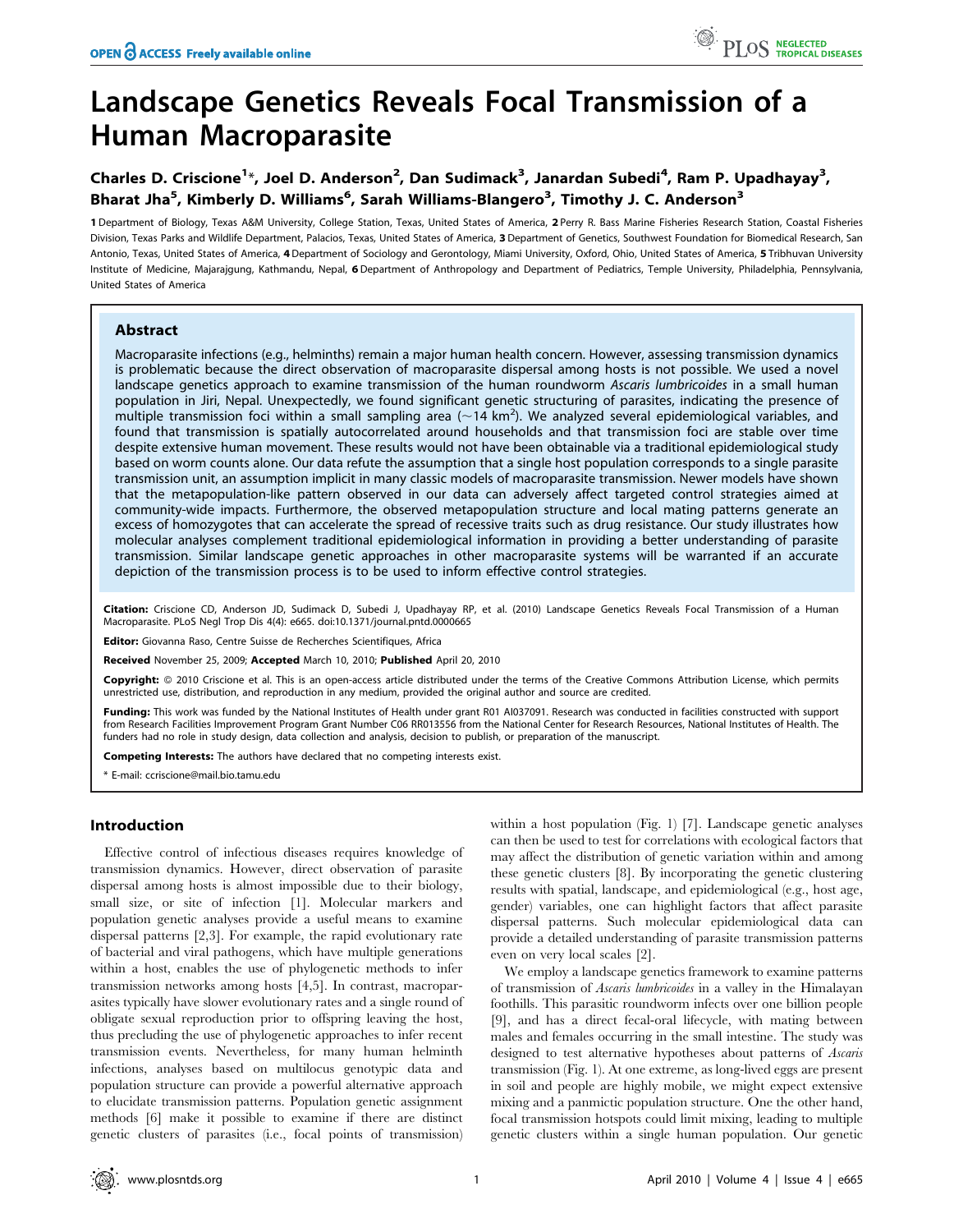# Author Summary

Currently, knowledge of transmission patterns of human helminth parasites is based on traditional epidemiological data such as the number of parasites within hosts. Genetic markers can greatly facilitate our understanding of the transmission process because they provide an indirect means to infer dispersal. Here, we apply novel landscape genetics methods to examine the transmission dynamics of the world's most common human macroparasite, Ascaris lumbricoides. Specifically, we tested for both the presence of multiple transmission foci in a single human village in Nepal and the epidemiological factors associated with such infection foci. On this very local scale, we were surprised to find multiple transmission foci that were centered on households and that reinfections were occurring from the same foci. Thus, our study illustrates the utility of population genetics analyses in epidemiology. Furthermore, our study challenges current dogma by revealing fragmentation of transmission rather than homogeneous parasite mixing within a single human community. Thus, the results have important implications for drug resistance evolution and parasite control.

analyses clearly demonstrate the existence of focal hotspots of transmission within this small human community. Furthermore, analyses of ecological/epidemiological factors show that these transmission hotspots are located around households. These data refute the assumption that a single host population corresponds to a single parasite transmission unit, an assumption implicit in many classic models of macroparasite transmission. Furthermore, the localized structure generates an excess of homozygous genotypes, which can accelerate the spread of recessive drug resistance alleles.

# Materials and Methods

# Ethics Statement

Written informed consent was provided by each human subject; in the case of children  $\leq$ 18 yrs, signed or finger printed assent to participate was obtained from the individual and informed consent was given by parents or guardian. Protocols for this research were approved by the University of Texas Health Science Center Institutional Review Board in San Antonio, Texas, and by the Nepal Health Research Council, Kathmandu, Nepal.

# Sampling

Jiri, Nepal has been the subject of intensive studies on the quantitative genetics of human susceptibility to roundworm infections [10–12]. A description of Jiri and the sampling protocols has been reported previously [10–12]. Briefly, participants were given the recommended dosage (400 mg) of albendazole (Zentel; Smith Kline Beecham, London, United Kingdom). Worms were then collected over a 96-hr collection period. Roundworms were sampled from 1998 to 2003. From the 320 people (165 houses) sampled, 55 (46 houses) were sampled in two time periods. Thus, there were 375 different person-year samples and 211 house-year samples. Of these 375 person-year samples, 161 were male and 214 female; the mean age was 25.1 (range: 3–79); 188 individuals were 18 and younger and 187 were 19 and older; the mean intensity of infection was 4.48 worms per infected host (range: 1–



Figure 1. Inferring the transmission process from patterns of parasite genetic variation among hosts. Circles represent individual definitive hosts. Colors within circles are different parasite genetic variants. Dashed and solid arrows indicate limited and major paths of recruitment for parasite offspring into definitive hosts, respectively. Four generations (rows) of adult parasites are illustrated. (A) Parasite genetic variation is randomly distributed among hosts with a high amount of mixing among parasite offspring before recruitment into definitive hosts. This pattern indicates that hosts are randomly sampling from a common infectious pool of parasites. (B) Low mixing of parasite offspring (i.e., clumped transmission) predicts high genetic differentiation among individual hosts. This pattern indicates that hosts are sampling distinct infectious pools. doi:10.1371/journal.pntd.0000665.g001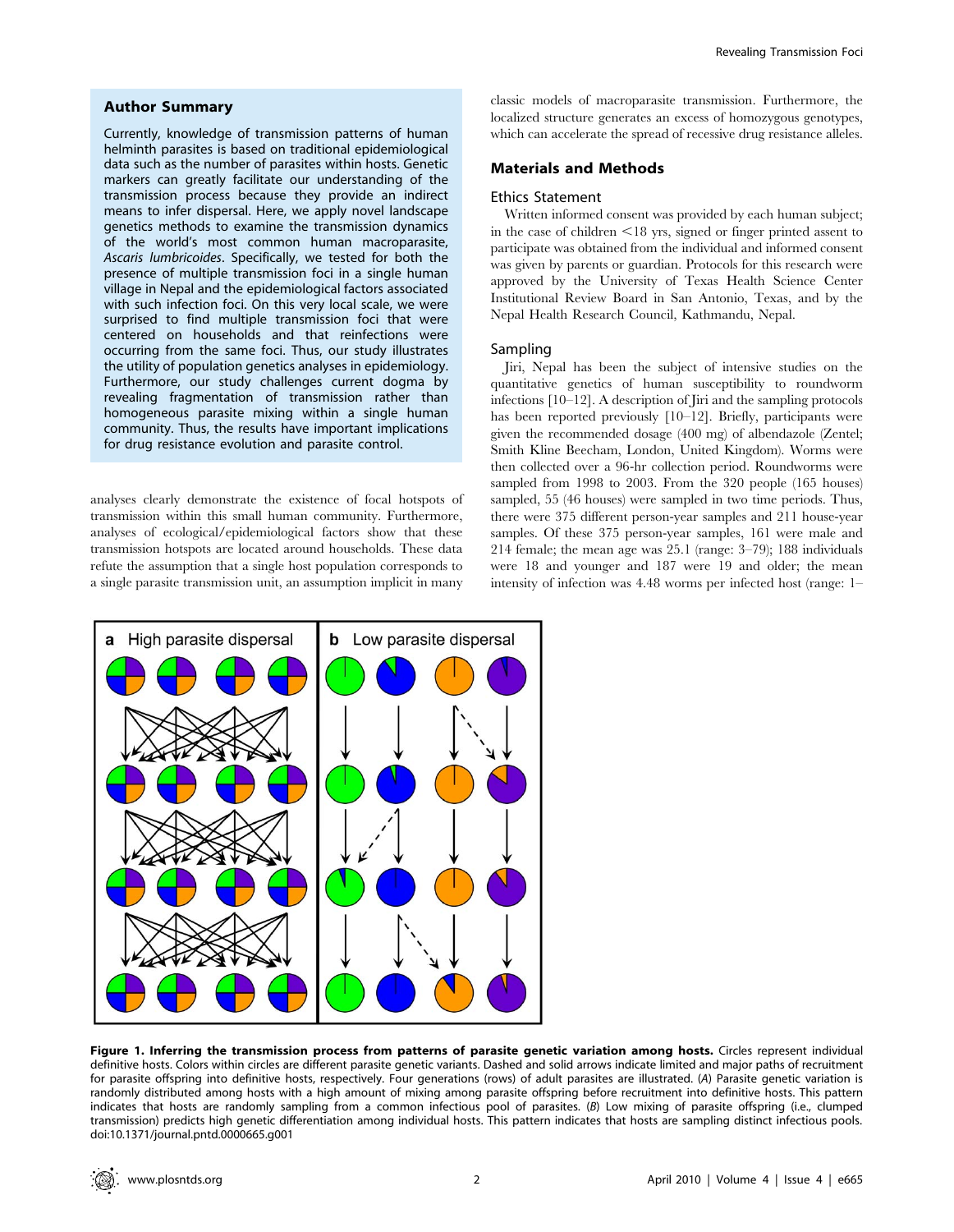74). Of the 165 houses sampled, the mean household size was 4.8 people (range 1–11). Molecular and genotyping methods were described previously [13,14]. Some of the 1681 sampled worms were originally placed in formalin rather than ethanol, thus inhibiting accurate genotyping of all collected worms. For this reason, we only used worms that had complete genotypes at all 23 microsatellite loci. However, there was a strong correlation in the intensities of infection and number of worms genotyped per host (Fig. S1). Thus, our genotyping was random with respect to intensities of infection and there should be no bias with regards to parasite genetic variation.

#### Identifying Genetic Structure

To determine if there were foci of transmission, we used STRUCTURE [15] to test for the presence of genetic clusters in the human population. In STRUCTURE, we ran 10 replications of  $k$ populations  $(k=1-20)$  with a Markov chain Monte Carlo (MCMC) burn-in of 50,000 steps and after burn-in, 100,000 steps were used to estimate parameters (Fig. S2). The no-admixture and independent allele frequency models were used. An appropriate burn-in was determined based on preliminary runs that showed stability in the estimation of the ln  $P(D)$  after 50,000 runs (e.g., see Fig. S3A). Our concern was not to determine the true value of k. Rather our interest was to identify evidence for genetic structure and to determine if associations between epidemiological covariates and patterns of genetic structure were consistently found at different k-values (Fig. 2, Fig. S4, Table 1).

#### Landscape Genetics Analyses

We used non-parametric multivariate analysis of variance to determine which spatial, geographical, or epidemiological features were associated with the assignment of individual parasites to genetic clusters [16–19]. To achieve this, we used DISTLM [20] to convert the Q-value output of STRUCTURE into a distance matrix by using a fourth root transformation with no standardization and the Bray-Curtis dissimilarity measure. Subsequently, DISTLM was used to perform the permutations (999) to test for significance in the non-parametric multivariate analysis of variance.

Non-parametric multivariate analysis of variance and multiple regression are well established methods to test the significance of explanatory variables on a distance matrix or a multivariate data matrix of response variables [16–19]. For example, in ecological studies, it is often of interest to model the environmental variables that influence the similarities among a set of samples on the basis of multivariate species abundance or percent coverage data [21–23]. The Q-value output of STRUCTURE is analogous to species percent coverage data in that each cluster is like a separate species and the Q-value, which is similar to percent coverage data, is the genomic contribution of a population to the sample (i.e., an individual's genome). As noted above, we converted this information into a genetic distance matrix among individuals.

The novel incorporation of the individual-based genetic assignment results with a non-parametric multivariate analysis of variance enabled us to quantitatively test potential explanatory variables that could affect the underlying genetic structure. In this way, we could independently assess multiple explanatory variables without delineating populations. We applied this methodology to results from different k values ( $k=5$  and 15) in order to determine the robustness of the explanatory variables. The use of the Qvalues from STRUCTURE to create a distance matrix assumes that all the genetic clusters are equal in terms of genetic divergence from one another. This may not reflect biological reality. As a comparison we generated an additional distance matrix generated from STRUCTURAMA [24] as the genetic distance between individuals belonging to different clusters can be determined using this software. STRUCTURAMA calculates these distances as the negative of the natural log of the probability that the two individuals are clustered into the same population. This probability is based on the fraction of time the two individuals were placed into the same cluster during the MCMC analysis. With STRUC-TURAMA, our goal was to generate a genetic pairwise distance matrix among the roundworms and not to investigate the presence of genetic clusters. Hence, we ran the program at a set  $k=5$  and  $k = 12$ ; however, both analyses produced nearly identical results so we only report results from  $k=12$ . In STRUCTURAMA, we ran 10 Markov chains with 300,000 MCMC cycles, a sample frequency of 20, and a burn-in of 1,000.

We performed a hierarchical analysis with HIERFSTAT [25] to test genetic structure for individual roundworms within hosts (average  $F_{IS}$  within hosts), among hosts within households  $(F_{SC})$ , and among households  $(F_{CT})$ . Significance of  $F_{IS}$  was tested in SPAGEDI [26] with 10,000 permutations of alleles among individuals within populations. Significance of  $F_{SC}$  and  $F_{CT}$  was tested in HIERFSTAT with 10,000 permutations of roundworms among hosts within households and of hosts among households, respectively. We also provide standardized measures of the F-statistics according to methods previously reported (Table S1) [27,28].

A spatial autocorrelation analysis was conducted in SPAGEDI [26] with Moran's I and 1,000 randomizations of geographic locations among households. Spatial intervals were selected to equalize pairwise comparisons among the distance intervals. To test the robustness of the autocorrelation with regards to the number of worms genotyped per household (or intensity of infection within household), we redid the autocorrelation analysis with a single roundworm per household. Seventy-one houses only had a single worm genotyped. For the remaining 94 we randomly included a single worm in the analysis. We created 100 new data sets by resampling roundworms with replacement. Only ten distance classes were used in order to equalize the number of comparisons among each distance class (Fig. S5). The first distance class of 473 m was approximately the same distance at which significance was detected in the full analysis (540 m; Fig. 3).

There was no effect of time in the non-parametric multivariate analysis of variance; however, we wanted to test the robustness of this result by doing direct comparisons between houses that were sampled in two time periods ( $\sim$ 3 years apart). For each house that we analyzed, we compared the average within-time period pairwise relatedness [29] of parasites to that expected based on the randomization of parasites among time periods. We did this test for 18 houses (Fig. 2c shows these houses based on the STRUCTURE results) using SPAGEDI. These 18 houses were analyzed because their sample sizes generated at least 900 (90%) unique permutations out of 1000 performed.

#### Results

#### Sampling

We collected adult A. lumbricoides from 320 people across 165 households that spanned an area  $\sim$  14 km<sup>2</sup> in Jiri, a valley in the Himalayan foothills of Nepal (Fig. 2a). Household locations were recorded by GPS. In addition to spatial sampling, two temporal samples  $(\sim 3$  years apart) were taken for a subset of the households. Of 1681 roundworms that were collected, a total of 1094 roundworms were genotyped at 23 autosomal microsatellite markers [13,14]. Across loci, the mean expected heterozygosity was 0.71 (range: 0.19–0.95) and the mean number of alleles was 27.8 (range: 7–47). In the discussion, we provide hierarchical Fstatistics that indicate a global deficit of heterozygosity. The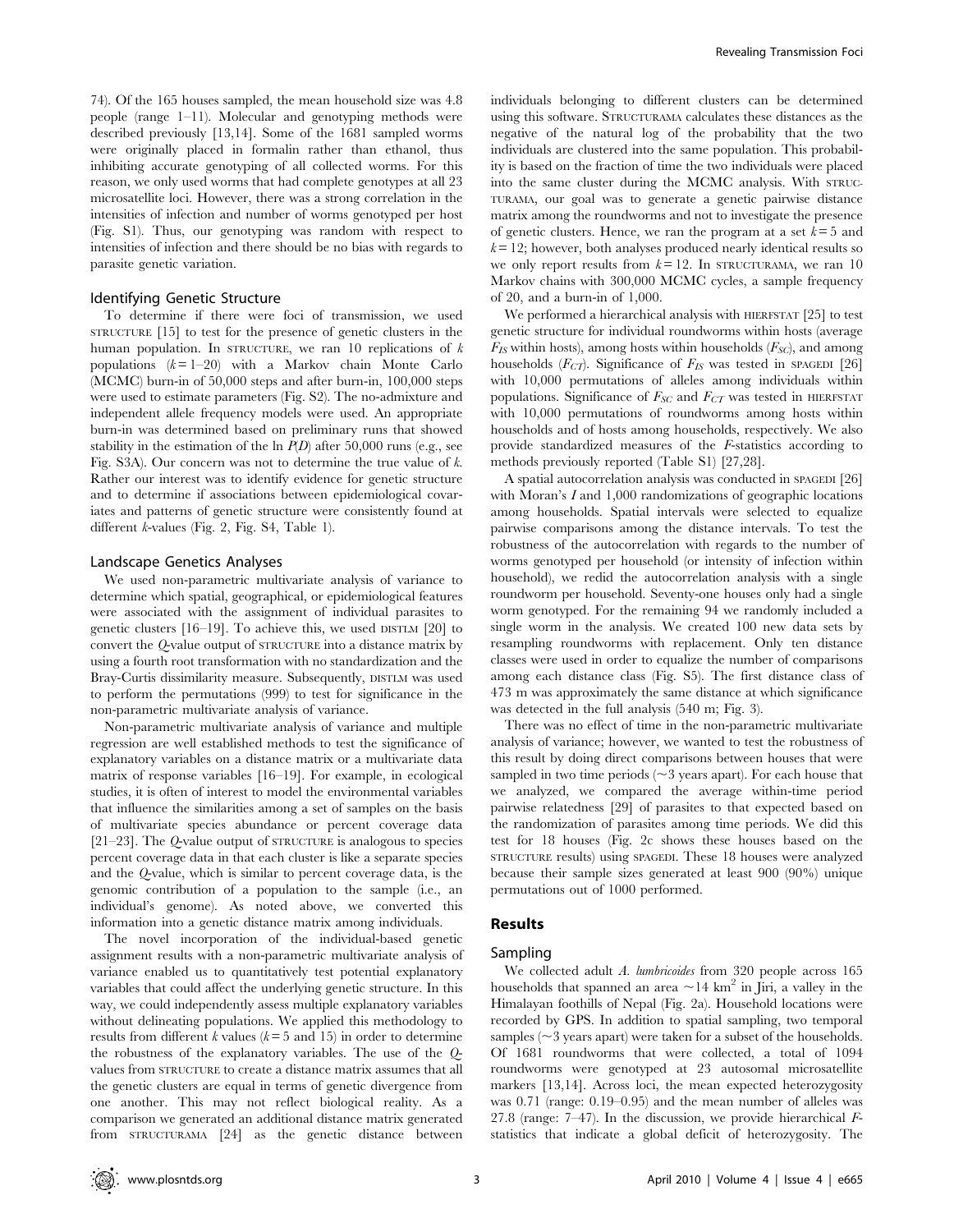

Figure 2. Distribution of A. lumbricoides genetic clusters in Jiri, Nepal. Each bar is a house and the height is the number of genotyped worms from that house. Colors within each house show the proportion of worms from the 13 core genetic clusters identified by STRUCTURE. The latter was generated by summing the Q-values of individual worms within houses. (A) The geographic location of each house is illustrated over the landscape of the village. (B) The same information as in (A) but is linear to show full coloration of each house. (C) Displays the houses that could be tested for changes in parasite genetic composition over the two temporal samples  $(\sim$ 3 years apart). After correction for multiple comparisons, no household showed a significant change in parasite genetic composition. As an example to illustrate the house effect, house #97 had 59 genotyped worms (B), 22 and 37 from the two temporal samples (C). House 97 consisted of 77% of the pink genetic cluster and accounted for over 85% of the pink cluster in all the data. These results were obtained with k set to 15. Figure S4 shows the distribution of genetic clusters for  $k = 5$ . doi:10.1371/journal.pntd.0000665.g002

distribution of the number of genotyped parasites per household (Fig. 2b) reflects the distribution of worm intensities among households as the number of genotyped worms per host significantly correlated with the actual worms burdens of individual hosts  $(r = 0.917, P < 0.00001;$  Fig. S1). Thus, that only

one worm was genotyped from some households reflects the natural distribution of the parasite in the human population and is not the result of poor sampling. As seen in Fig. 2b, A. lumbricoides in Jiri displays the typical aggregated distribution that is commonly observed among macroparasites [30,31].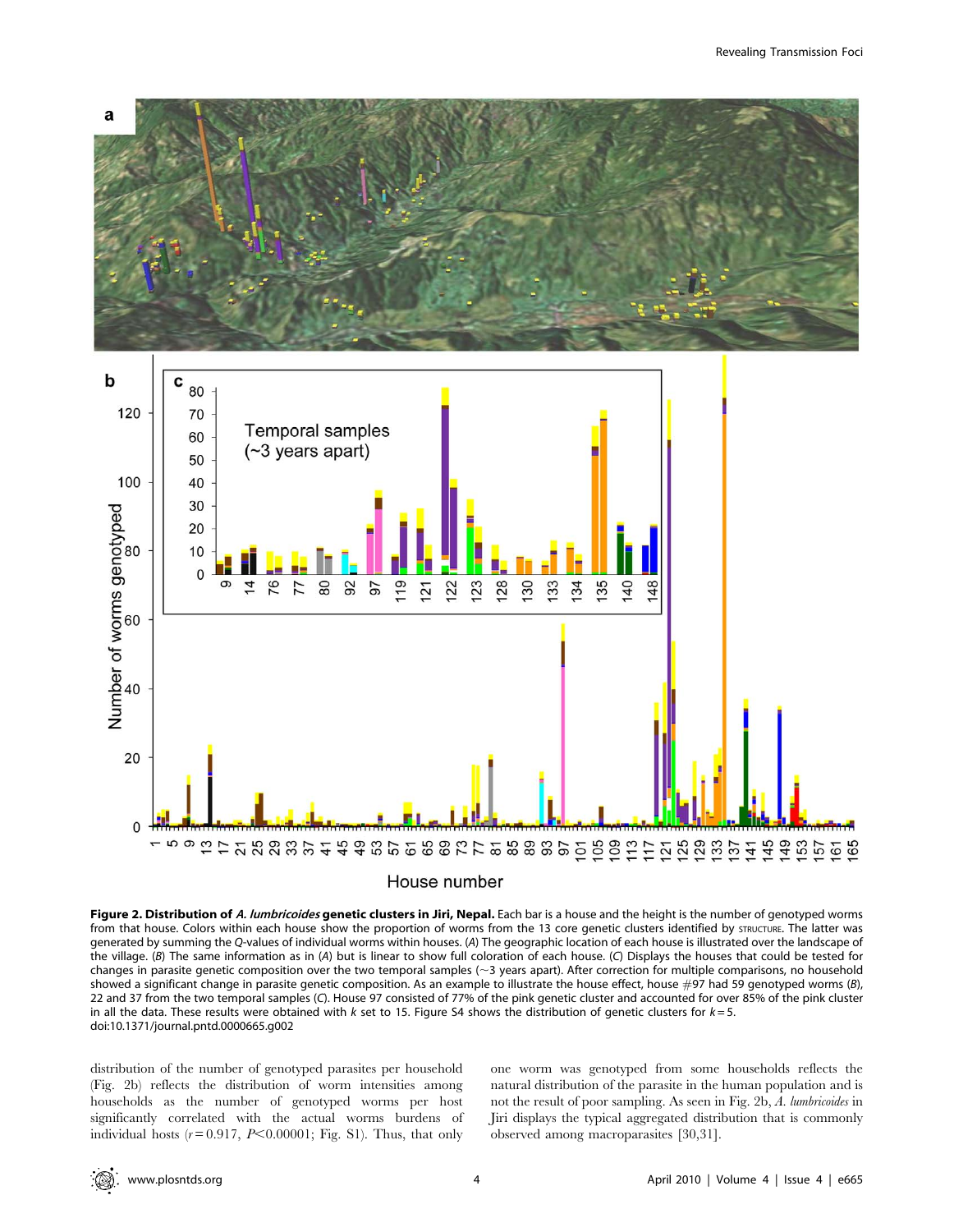Table 1. Results of the non-parametric multivariate analysis of variance with different distance matrices used as the dependent variable.

|                                            | STRUCTURE $k = 5$    | STRUCTURE $k = 15$ | <b>STRUCTURAMA</b> |
|--------------------------------------------|----------------------|--------------------|--------------------|
| Nested design                              |                      |                    |                    |
| Household                                  | $0.7171***$          | $0.6332***$        | $0.8576***$        |
| Host nested in household                   | $0.0644***$          | $0.0792***$        | $0.0495***$        |
| Individual covariables                     |                      |                    |                    |
| Latitude-longitude                         | $0.1174***$          | $0.078***$         | $0.1253***$        |
| Altitude                                   | $0.1077***$          | $0.0735***$        | $0.146***$         |
| Time                                       | $0.0073***$          | $0.0052***$        | $0.0089***$        |
| Host age                                   | $0.0055***$          | $0.0038***$        | $0.0099***$        |
| Host density                               | $0.0528***$          | $0.0345***$        | $0.0938***$        |
| Host infection intensity                   | $0.0774***$          | $0.0455***$        | $0.085***$         |
| Parasite sex                               | 0.0013 <sup>ns</sup> | $0.0017^{ns}$      | $0.0018^{ns}$      |
| Host sex                                   | 0.0021 <sup>ns</sup> | 0.0023             | $0.0026^{ns}$      |
| Nested design conditional on 8 covariables |                      |                    |                    |
| Household                                  | $0.3668***$          | $0.3880***$        | $0.3959***$        |
| Host nested in household                   | $0.0850***$          | $0.0938***$        | $0.0791***$        |

When the model is conditioned on the nested design, none of the covariates are significant.

ns, not significant; \*,  $P < 0.05$ ; \*\*,  $P < 0.01$ ; \*\*\*,  $P = 0.001$ .

doi:10.1371/journal.pntd.0000665.t001

### Genetic Structure Identified on a Local Scale

We used STRUCTURE [15] to test for the presence of genetic clusters in the human population (i.e., to determine if there were foci of transmission). No prior spatial or temporal information was included in the analyses. We found strong evidence for the presence of genetic structuring as indicated by an increase in maximum posterior probability ( $\ln P(D)$  in the structure output) as the number of clusters  $(k)$  increased from  $k = 1 - 10$ , at which point an asymptote was reached and maintained to a  $k = 20$  (Fig. S2). Moreover, we note that 13 core clusters, which had individual



Figure 3. Spatial autocorrelation analysis showing nearby houses share genetically related parasites. Distance classes up to 540 m show higher parasite genetic similarity compared to values generated from random allocation of households among geographic locations (95% upper and lower confidence values). This result was also found when a single parasite was sampled from each household (Fig. S5), demonstrating that this result is not driven by a small number of heavily infected households. doi:10.1371/journal.pntd.0000665.g003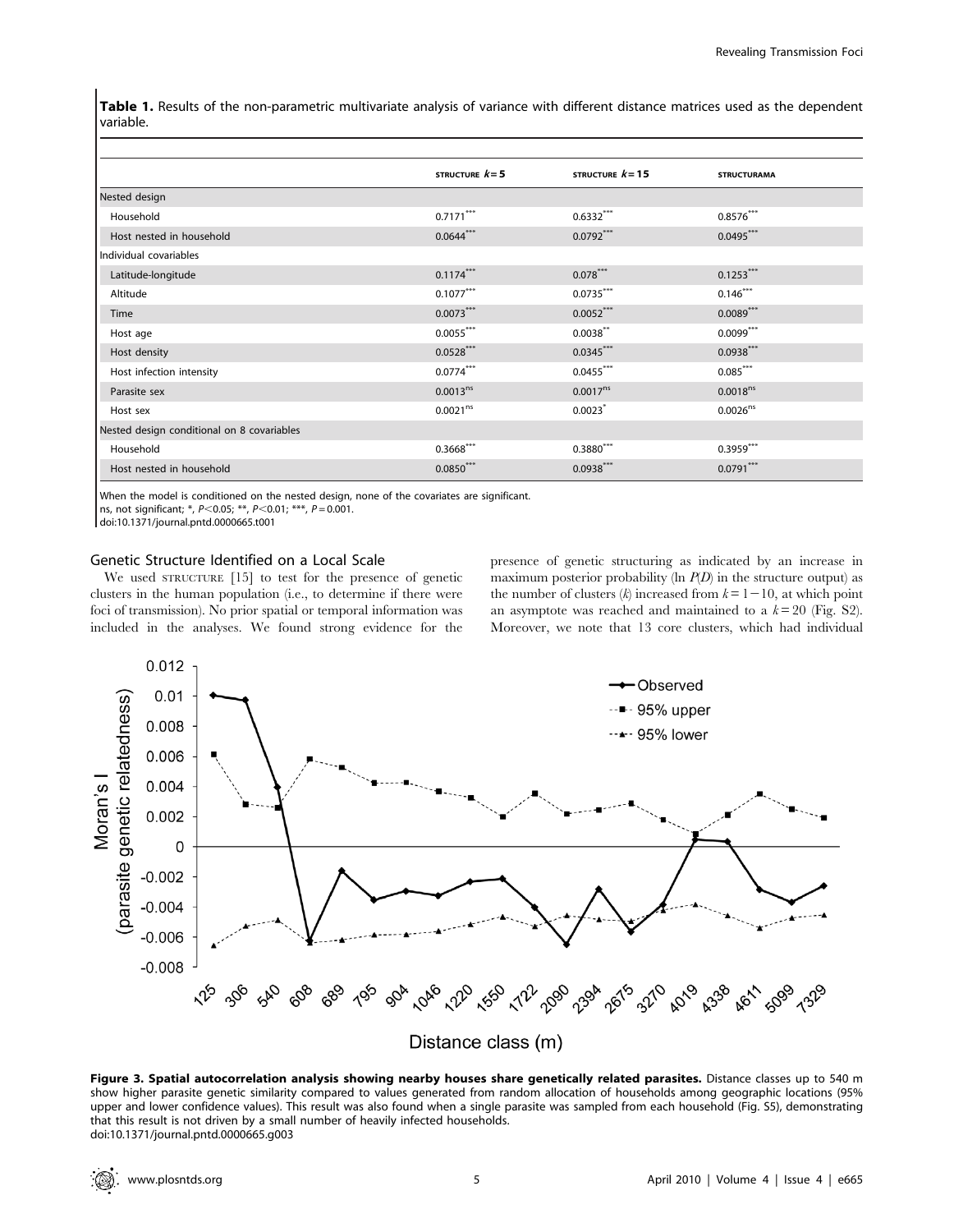worm genetic assignments  $(Q, \text{values})$  that were qualitatively consistent, could be readily identified in the runs with the highest ln  $P(D)$  from  $k=13-20$ . The distribution of these 13 clusters across the landscape suggested a non-random aggregation of the clusters, and thus the presence of separate transmission foci (i.e., local parasite mating units; Fig. 2). In particular, the influence of household is strikingly apparent when examining the distribution of Q values among the houses (i.e., distinct parasite clusters predominate individual households; Fig. 2).

We do note that the yellow genetic cluster was distributed throughout most of the households (Fig. 2). We believe this cluster is behaving as a ''grab-bag'' cluster (i.e., contained individuals that could not be assigned to the other clusters). A plausible explanation is that the natural aggregated parasite distribution may result in insufficient sampling of some ''real'' clusters, and thus there will be a low signal of genetic structure among individuals from rarer clusters. In essence, we are likely underestimating the amount of genetic structuring because the natural aggregated parasite distribution precludes sufficient sample sizes to generate genetic signatures for all ''true'' clusters.

# Landscape Genetics Shows Temporally Stable, Focal Transmission Centered on Households

Given the surprising visual evidence for transmission foci in such a small area, we quantitatively analyzed possible epidemiological variables that could explain the distribution of parasite genetic variation. The independent variables included a nested design (household and hosts nested within household) and eight covariables: host age, host sex, host density (number of people living in the house), elevation, geographic distance among households (latitude-longitude combined), infection intensity, parasite sex, and time. We used a nested design because individual hosts are potential pseudoreplicates of a household if hosts within households are sampling similar foci of infection. Here, we provide a novel integration of the results obtained from individual based genetic assignment methods into a non-parametric multivariate analysis of variance [17,19]. As output, STRUCTURE provides a Qvalue list, which indicates the probability that individual roundworms are assigned to one or more clusters. We converted these data into a genetic dissimilarity matrix between pairs of worms to be used as the dependent variable [19]. To assess the robustness of the results, we created distance matrices from the STRUCTURE runs with the highest  $\ln P(D)$  at two disparate k-values  $(k=5$  and 15). We also used an additional distance matrix generated from STRUCTURAMA [24].

Analyses from the different distance matrices yielded similar results (Table 1). When variables were analyzed independently, household explained  $>63\%$  of the variance ( $P = 0.001$ ). Individually, each covariate always accounted for less than 15% with the geographic variables of distance and elevation always the highest (between 7–15%). When the nested design was conditioned on the eight covariates, household was still highly significant  $(P = 0.001)$ and explained  $>36\%$ . In contrast, none of the eight covariates were significant after accounting for the nested design. Traditional measures of population genetic differentiation (e.g.,  $F_{ST}$ ) are congruent with the significance of household (Table S1).

It is also noticeable that nearby houses tend to have parasites that belong to the same genetic cluster (Fig. 2). This observation is supported by a spatial autocorrelation analysis where households were the unit of interest; there was higher parasite genetic similarity than expected by chance for distance classes up to 540 m (Fig. 3). Interestingly, time had little to no impact on the genetic structure over the three year interval of sampling (Table 1). Direct comparisons between the two temporal samples for 18 houses

confirmed no significant change in genetic composition over time (Fig. 2c). Only two houses, 92 and 135 (Fig. 2c), had significantly higher relatedness within time periods relative to the randomizations  $(P = 0.003$  and 0.005, respectively). However, after a Bonferroni correction for 18 comparisons, neither is significant. Thus, we find little to support a temporal effect, and if present, is likely restricted to a small portion of the data set. Visually, this result is supported by comparing the distribution of Q-values between houses sampled in different time periods (Fig. 2c and Fig. S4c).

# Discussion

Our molecular results provide three key insights. First, there are separate transmission foci, despite the potential homogenizing influence of host movement. Second the household is the center of transmission and nearby houses share genetically related parasites, thus transmission between houses decays with distance. Third, transmission from these foci is stable over time. People are being infected and reinfected at the same source, which is associated with household units. Thus, the occurrence of parasites from two time periods in the same cluster and from the same house (Fig. 2c) indicates continuity in the transmission process. Two factors likely contribute to the observed patterns. First, the resilience of Ascaris eggs in the environment may lead to overlapping generations within in our sampling timeframe. Second, on average, people in Jiri tend to defecate 43.3 m (range: 2–200) from households (unpublished survey data).

Previous work on macroparasites such as A. lumbricoides has found that hosts with high infection intensities are often aggregated within households [32,33]. While focal transmission around the home is commonly put forth as causative factor for this latter pattern, intensity data alone do not address the source(s) of infection. Our molecular data clearly show that transmission is focal around houses, but is unrelated to intensity of infection (i.e., houses with low infection intensities also have focal transmission). This result is supported by the spatial autocorrelation analyses when the effect of household intensities is removed (Fig. S5).

What are the implications for these separate foci of transmission? First, focal transmission may increase homozygosity due to local inbreeding or population substructure. Both processes contribute to heterozygote deficit in this system as the average indreeding coefficient within hosts  $(F_{IS})$  is 0.02 (P<0.0001),  $F_{CT}$ (household to the total) is 0.023 ( $P<0.0001$ ; Table S1), and  $F_{IT}$ (individual to the total) is  $0.048$  ( $P<0.0001$ ). With an increase in homozygosity, directional selection is more efficient in driving the increase of advantageous recessive alleles [34]. Thus, focal transmission can promote the increase in frequency of possible drug resistant genes [35]. The latter is a concern as strong evidence of drug resistance in a variety of human and domestic animal macroparasites has been reported [36]. Second, while classic models of transmission incorporate heterogeneities in the transmission process, they assume a single transmission unit (implicit in the measure of a single basic reproduction number,  $R_0$ ) [31,37]. Stemming from these models is the 20/80 rule (20% host population is responsible for 80% transmission), which implies targeted treatment of the heavily infected can greatly reduce transmission [31,37]. However, recent models indicate if separate parasite populations exist in an interconnected network, then targeting high intensity infections may not improve effectiveness of control [38]. Clearly, our data do not reflect a single source for parasite infection; the transmission of A. lumbricoides in Jiri is better described by a metapopulation structure. Our data do not discount classic models as such dynamics may occur under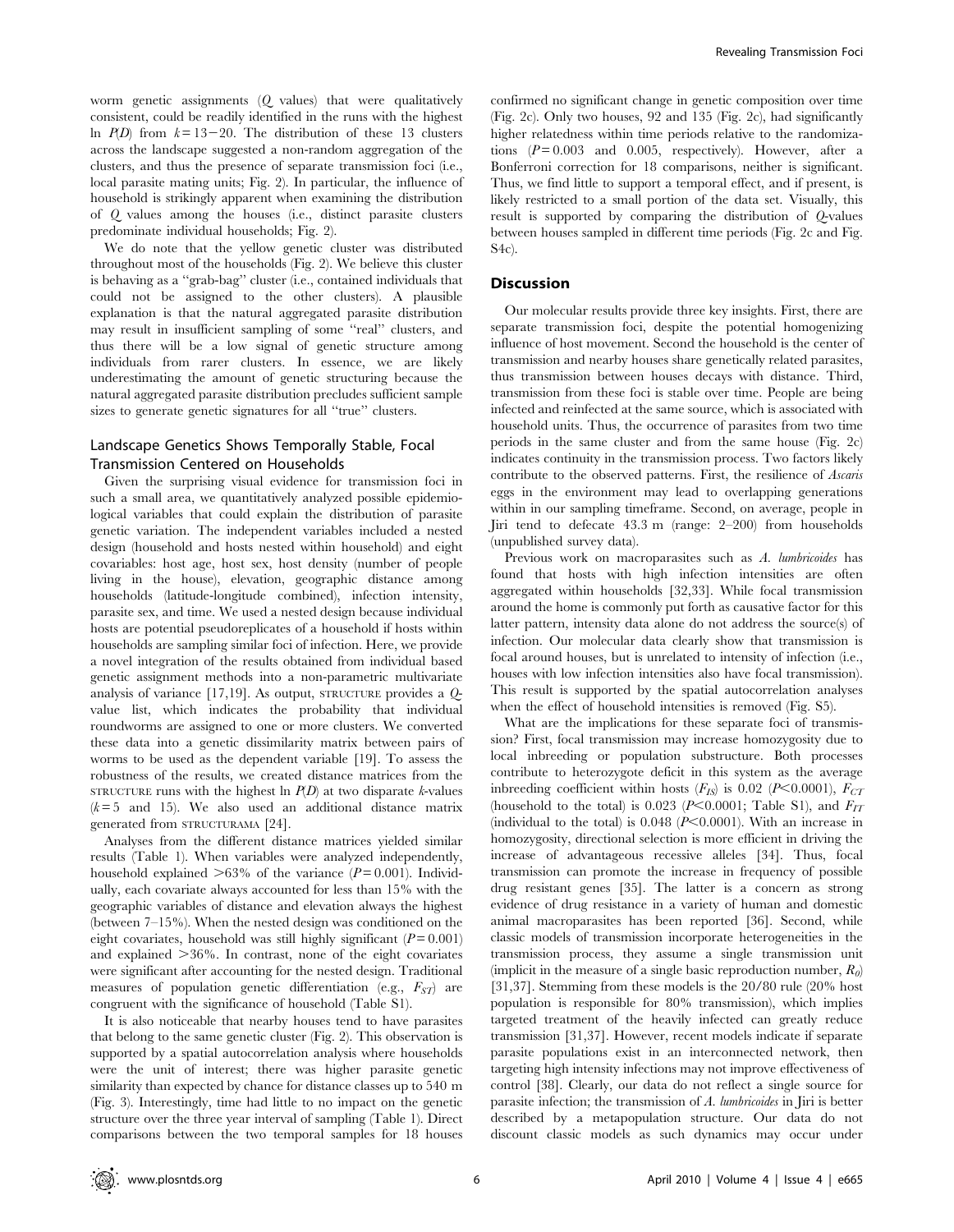different situations (e.g., a communal use of human feces for fertilizer may create a greater mixing potential of parasites and, thus a single source pool of parasites; Fig. 1a). Rather, our study highlights the need to test the assumption of a single infectious pool of parasites even on very local scales, especially given the medical and veterinary impact of many macroparasites [39,40] (e.g., infections with Ascaris result in major health and economic burdens in developing countries) [9].

#### Supporting Information

Figure S1 Correlation between the number of worms genotyped and the intensity of infection. The analysis was done on the 375 person-year samples (circles). The high correlation indicates that the number of genotyped worms per host-year sample is representative of the actual intensities of infection of the hostyear samples.

Found at: doi:10.1371/journal.pntd.0000665.s001 (0.01 MB PDF)

**Figure S2** Box-and-Whisker plots of the ln  $P(D)$  for a given k. The top blue horizontal lines indicate the maximum  $\ln P(D)$ obtained out of 10 runs conducted at each k. Values between the inner and outer fences are plotted with asterisks. Values beyond the outer fences are plotted with empty circles. In STRUCTURE, as k increases beyond 1, an increase in the  $\ln P(D)$  accompanied by unambiguous genetic assignment of individuals (i.e., Q-values are not split among individuals as  $1/k$ ) is evidence for genetic structure in the data set. We observed such patterns in our data and thus, had strong evidence for the presence of genetic clusters. As k increased, the variance in  $\ln P(D)$  also increased. Many of these outlining values resulted from a fall off in the MCMC and/or the MCMC getting stuck at a suboptimal local optimum (see Fig. S3), thus indicating that these runs were not reliable. In the runs with the maximum or near maximum ln  $P(D)$  for  $k=13-20$ , we observed consistency in the assignment of individuals to 13 core clusters. These 13 clusters were present despite the setting of  $k > 13$ because of the presence of empty clusters (i.e., no individuals had Q-values for these clusters) in these runs. For example, at  $k=15$ roundworms were assigned to one of 13 clusters, whereas two clusters were empty; at  $k = 20$ , qualitatively, the same 13 clusters were found, but there were six empty clusters and one additional

#### References

- 1. de Meeus T, McCoy KD, Prugnolle F, Chevillon C, Durand P, et al. (2007) Population genetics and molecular epidemiology or how to ''debusquer la bete''. Infect Genet Evol 7: 308–332.
- 2. Archie EA, Luikart G, Ezenwa VO (2009) Infecting epidemiology with genetics: a new frontier in disease ecology. Trends Ecol Evol 24: 21–30.
- 3. Criscione CD, Poulin R, Blouin MS (2005) Molecular ecology of parasites: elucidating ecological and microevolutionary processes. Mol Ecol 14: 2247–2257.
- 4. Choudhury B, Risley CL, Ghani AC, Bishop CJ, Ward H, et al. (2006) Identification of individuals with gonorrhoea within sexual networks: a population-based study. Lancet 368: 139–146.
- 5. Pybus OG, Rambaut A (2009) Evolutionary analysis of the dynamics of viral infectious disease. Nature Rev Genet 10: 540–550.
- 6. Manel S, Gaggiotti OE, Waples RS (2005) Assignment methods: matching biological questions with appropriate techniques. Trends Ecol Evol 20: 136–142.
- 7. Criscione CD, Blouin MS (2006) Minimal selfing, few clones, and no amonghost genetic structure in a hermaphroditic parasite with asexual larval propagation. Evolution 60: 553–562.
- 8. Storfer A, Murphy MA, Evans JS, Goldberg CS, Robinson S, et al. (2007) Putting the 'landscape' in landscape genetics. Heredity 98: 128–142.
- 9. O'Lorcain P, Holland CV (2000) The public health importance of Acaris lumbricoides. Parasitology 121: S51–S71.
- 10. Williams-Blangero S, Subedi J, Upadhayay RP, Manral DB, Rai DR, et al. (1999) Genetic analysis of susceptibility to infection with Ascaris lumbricoides. Am J Trop Med Hyg 60: 921–926.
- 11. Williams-Blangero S, VandeBerg JL, Subedi J, Aivaliotis MJ, Rai DR, et al. (2002) Genes on chromosomes 1 and 13 have significant effects on Ascaris infection. Proc Natl Acad Sci USA 99: 5533–5538.

cluster of only four individuals, which was split off from one of the core 13 clusters at  $k=15$ .

Found at: doi:10.1371/journal.pntd.0000665.s002 (0.02 MB PDF)

**Figure S3** Plots of the ln  $P(D)$  for three runs at  $k = 20$ . (A) A stable run that yielded the second highest ln P(D) (-92547.8) at  $k=20$ . (B) A run that hits a suboptimal local optimum (ln  $P(D) = -93796.8$ . (C) A run showing a fall off in the MCMC (ln  $P(D) = -104212.5$ .

Found at: doi:10.1371/journal.pntd.0000665.s003 (0.07 MB PDF)

Figure S4 Distribution of A. lumbricoides genetic clusters in Jiri, Nepal. This figure is the same as Fig. 2 in the main text except  $k = 5$ .

Found at: doi:10.1371/journal.pntd.0000665.s004 (0.11 MB PDF)

Figure S5 Spatial autocorrelation analysis based a single roundworm per household. The above analysis represents one of the data sets that generated a significant result. Overall, 94 out of 100 of the randomly generated data sets were significant at  $P<0.05$  at the first distance class of 473 m. This result indicates that the autocorrelation was robust to the number of worms genotyped per household and further supports the conclusion that transmission connectivity deceases with distance from households. Found at: doi:10.1371/journal.pntd.0000665.s005 (0.03 MB PDF)

Table S1 Hierarchical F-statistics.

Found at: doi:10.1371/journal.pntd.0000665.s006 (0.03 MB DOC)

#### Acknowledgments

We thank the field staff at the Jiri Helminth Project in Nepal for their assistance, and the Jirel people for their generous participation in the project.

#### Author Contributions

Conceived and designed the experiments: CDC SWB TJCA. Performed the experiments: CDC JDA DS RPU KDW TJCA. Analyzed the data: CDC TJCA. Contributed reagents/materials/analysis tools: JS BJ. Wrote the paper: CDC SWB TJCA.

- 12. Williams-Blangero S, VandeBerg JL, Subedi J, Jha B, Correa-Oliveira R, et al. (2008) Localization of multiple quantitative trait loci influencing susceptibility to infection with Ascaris lumbricoides. J Infect Dis 197: 66–71.
- 13. Criscione CD, Anderson JD, Raby K, Sudimack D, Subedi J, et al. (2007) Microsatellite markers for the human nematode parasite Ascaris lumbricoides: Development and assessment of utility. J Parasitol 93: 704–708.
- 14. Criscione CD, Anderson JD, Sudimack D, Peng W, Jha B, et al. (2007) Disentangling hybridization and host colonization in parasitic roundworms of humans and pigs. Proc R Soc Lond B 274: 2669–2677.
- 15. Falush D, Stephens M, Pritchard JK (2003) Inference of population structure using multilocus genotype data: Linked loci and correlated allele frequencies. Genetics 164: 1567–1587.
- 16. Anderson MJ (2001) Permutation tests for univariate or multivariate analysis of variance and regression. Can J Fish Aquat Sci 58: 626–639.
- 17. Anderson MJ (2001) A new method for non-parametric multivariate analysis of variance. Aust Ecol 26: 32–46.
- 18. Legendre P, Anderson MJ (1999) Distance-based redundancy analysis: Testing multispecies responses in multifactorial ecological experiments. Ecol Monograph 69: 512–512.
- 19. McArdle BH, Anderson MJ (2001) Fitting multivariate models to community data: A comment on distance-based redundancy analysis. Ecology 82: 290– 297.
- 20. Anderson JM (2004) DISTLM v.5: a FORTRAN computer program to calculate a distance-based multivariate analysis for a linear model: Department of Statistics, University of Auckland, New Zealand.
- 21. Anderson MJ, Ford RB, Feary DA, Honeywill C (2004) Quantitative measures of sedimentation in an estuarine system and its relationship with intertidal softsediment infauna. Mar Ecol Prog Ser 272: 33–48.